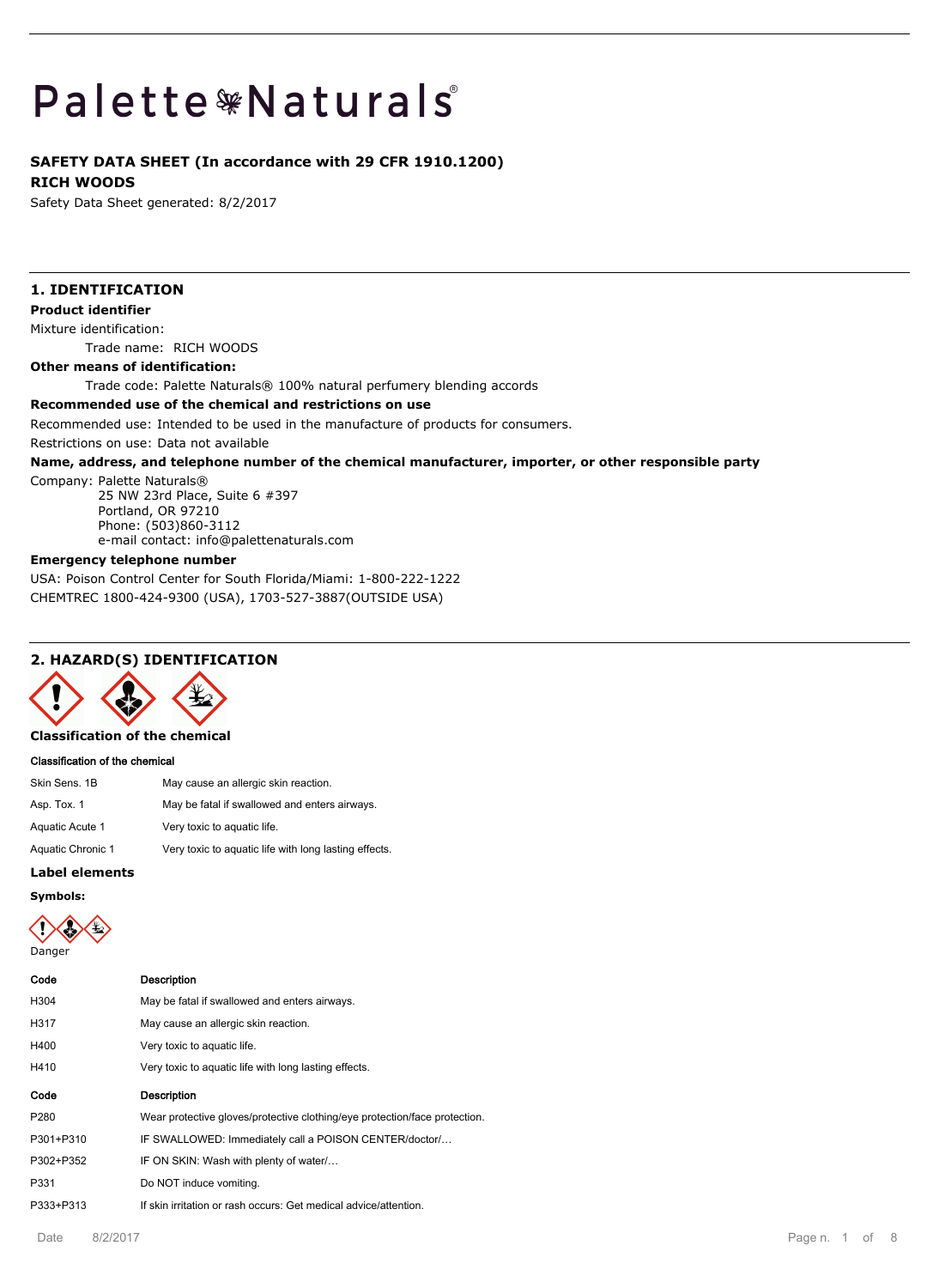P363 Wash contaminated clothing before reuse.

#### **Ingredient(s) with unknown acute toxicity:**

None

#### **Hazards not otherwise classified identified during the classification process:**

None

### **3. COMPOSITION/INFORMATION ON INGREDIENTS**

#### **Substances**

Data not available

#### **Mixtures**

Hazardous components within the meaning of 29 CFR 1910.1200 and related classification:

#### **List of components**

| Qty         | Name               | Ident. Numb.                   | Classification                                                             | <b>Registration Number</b> |
|-------------|--------------------|--------------------------------|----------------------------------------------------------------------------|----------------------------|
| $10-20%$    | ALPHA-CEDRENE      | CAS:469-61-4<br>EC:207-418-4   | Asp. Tox. 1, H304; Aquatic Acute 1, H400;<br>Aquatic Chronic 1, H410, M:10 |                            |
| 10-20 $%$   | CEDROL             | CAS:77-53-2<br>EC:201-035-6    | Flam. Lig. 4, H227; Aguatic Acute 2, H401;<br>Aquatic Chronic 2, H411      |                            |
| $5-10%$     | VETIVEROL          | CAS:68129-81-7<br>EC:268-578-9 | Skin Irrit. 2, H315; Eye Irrit. 2A, H319; Skin<br>Sens. 1B, H317           |                            |
| $1-5%$      | BETA.-CEDRENE      | CAS:546-28-1<br>EC:208-898-8   | Asp. Tox. 1, H304; Aquatic Acute 1, H400;<br>Aquatic Chronic 1, H410, M:10 |                            |
| $1-5%$      | BETA-CARYOPHYLLENE | CAS:87-44-5<br>EC:201-746-1    | Asp. Tox. 1, H304; Skin Sens. 1B, H317                                     |                            |
| $0.1 - 1\%$ | <b>VANILLIN</b>    | CAS: 121-33-5<br>EC:204-465-2  | Eye Irrit. 2A, H319                                                        |                            |

## **4. FIRST AID MEASURES**

#### **Description of first aid measures**

In case of skin contact:

Immediately take off all contaminated clothing.

Remove contaminated clothing immediatley and dispose off safely.

In case of eyes contact:

Wash immediately with water.

In case of Ingestion:

Do not induce vomiting, get medical attention showing the MSDS and label hazardous.

In case of Inhalation:

Remove casualty to fresh air and keep warm and at rest.

## **Most important symptoms/effects, acute and delayed**

Data not available

#### **Indication of any immediate medical attention and special treatment needed**

In case of accident or unwellness, seek medical advice immediately (show directions for use or safety data sheet if possible).

#### **5. FIRE-FIGHTING MEASURES**

#### **Extinguishing media**

Suitable extinguishing media:

Water

Carbon dioxide (CO2).

#### **Unsuitable extinguishing media:**

None in particular.

#### **Specific hazards arising from the chemical**

Do not inhale explosion and combustion gases.

Burning produces heavy smoke.

Hazardous combustion products: Data not available

Explosive properties: Data not available

Oxidizing properties: Data not available

#### **Special protective equipment and precautions for fire-fighters**

Use suitable breathing apparatus .

Collect contaminated fire extinguishing water separately. This must not be discharged into drains.

Move undamaged containers from immediate hazard area if it can be done safely.

## **6. ACCIDENTAL RELEASE MEASURES**

**Personal precautions, protective equipment and emergency procedures**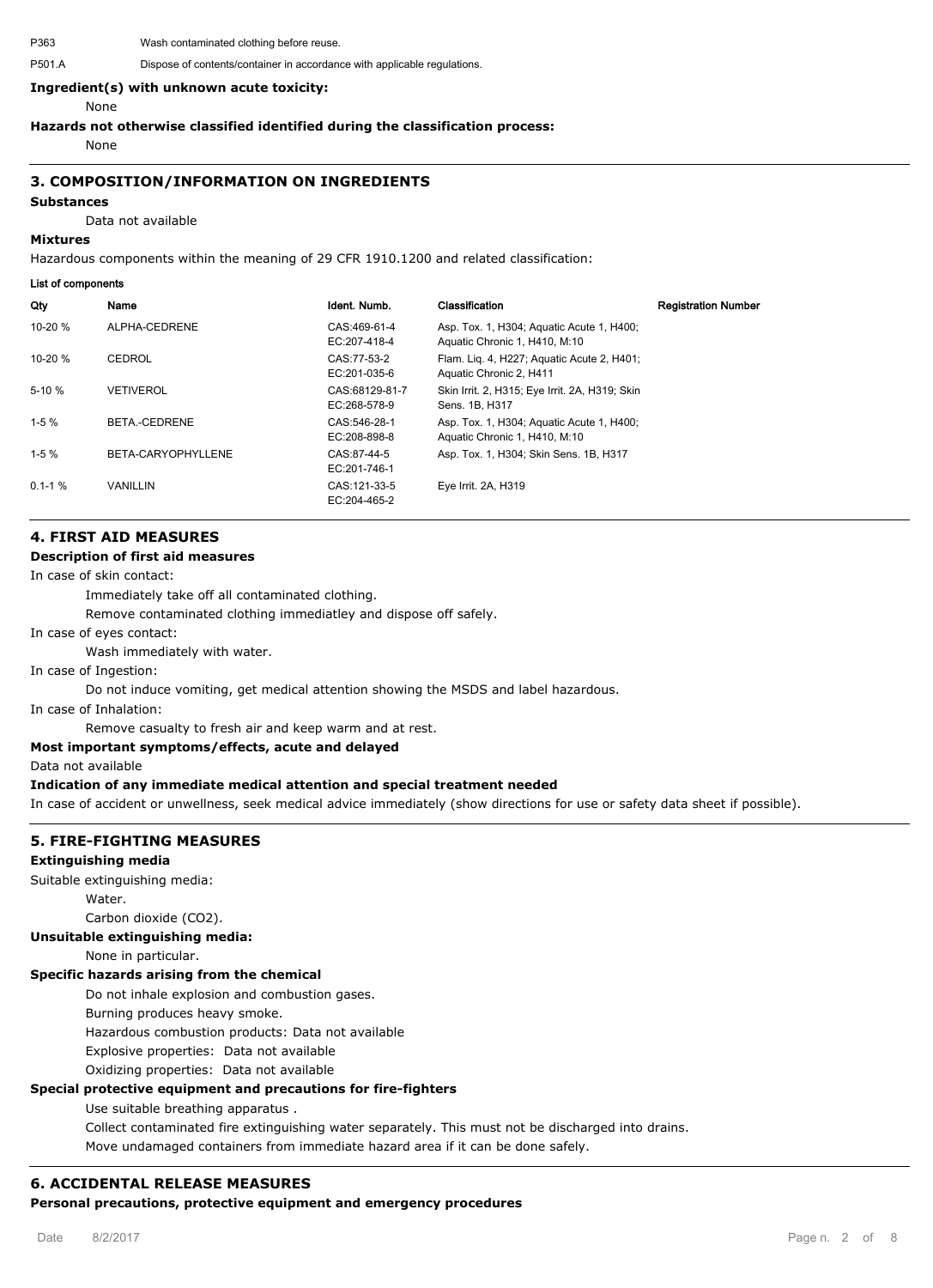Wear personal protection equipment. Remove persons to safety.

See protective measures under point 7 and 8.

## **Methods and material for containment and cleaning up**

Suitable material for taking up: absorbing material, organic, sand Wash with plenty of water.

## **7. HANDLING AND STORAGE**

## **Precautions for safe handling**

Avoid contact with skin and eyes, inhaltion of vapours and mists.

Don't use empty container before they have been cleaned.

Before making transfer operations, assure that there aren't any incompatible material residuals in the containers.

Contamined clothing should be changed before entering eating areas.

Do not eat or drink while working.

See also section 8 for recommended protective equipment.

## **Conditions for safe storage, including any incompatibilities**

Store in a tightly closed container in a cool, dry, well-ventilated area, Away from heat sources.

Storage temperature: Data not available

Incompatible materials:

None in particular.

Instructions as regards storage premises:

Adequately ventilated premises.

## **8. EXPOSURE CONTROLS/PERSONAL PROTECTION**

#### **Control parameters**

No Data Available

Appropriate engineering controls: Data not available

#### **Individual protection measures**

Eye protection:

Use close fitting safety goggles, don't use eye lens.

Protection for skin:

Use clothing that provides comprehensive protection to the skin, e.g. cotton, rubber, PVC or viton.

Protection for hands:

Use protective gloves that provides comprehensive protection, e.g. P.V.C., neoprene or rubber.

Respiratory protection:

Data not available

## **9. PHYSICAL AND CHEMICAL PROPERTIES**

#### **Information on basic physical and chemical properties**

Physical State Liquid Appearance and colour: & Yellow Odor: Conform Odour threshold: Data not available pH: Data not available Melting point / freezing point: Data not available Initial boiling point and boiling range: Data not available Flash point: > 93°C / 200°F Evaporation rate: Data not available Upper/lower flammability or explosive limits: Data not available Vapour density: Data not available Vapour pressure: Data not available Relative density: 1.03 g/ml Solubility in water: Data not available Solubility in oil: Data not available Partition coefficient (n-octanol/water): Data not available Auto-ignition temperature: Data not available Decomposition temperature: Data not available Viscosity: Data not available Explosive properties: Data not available Oxidizing properties: Data not available Solid/gas flammability: Data not available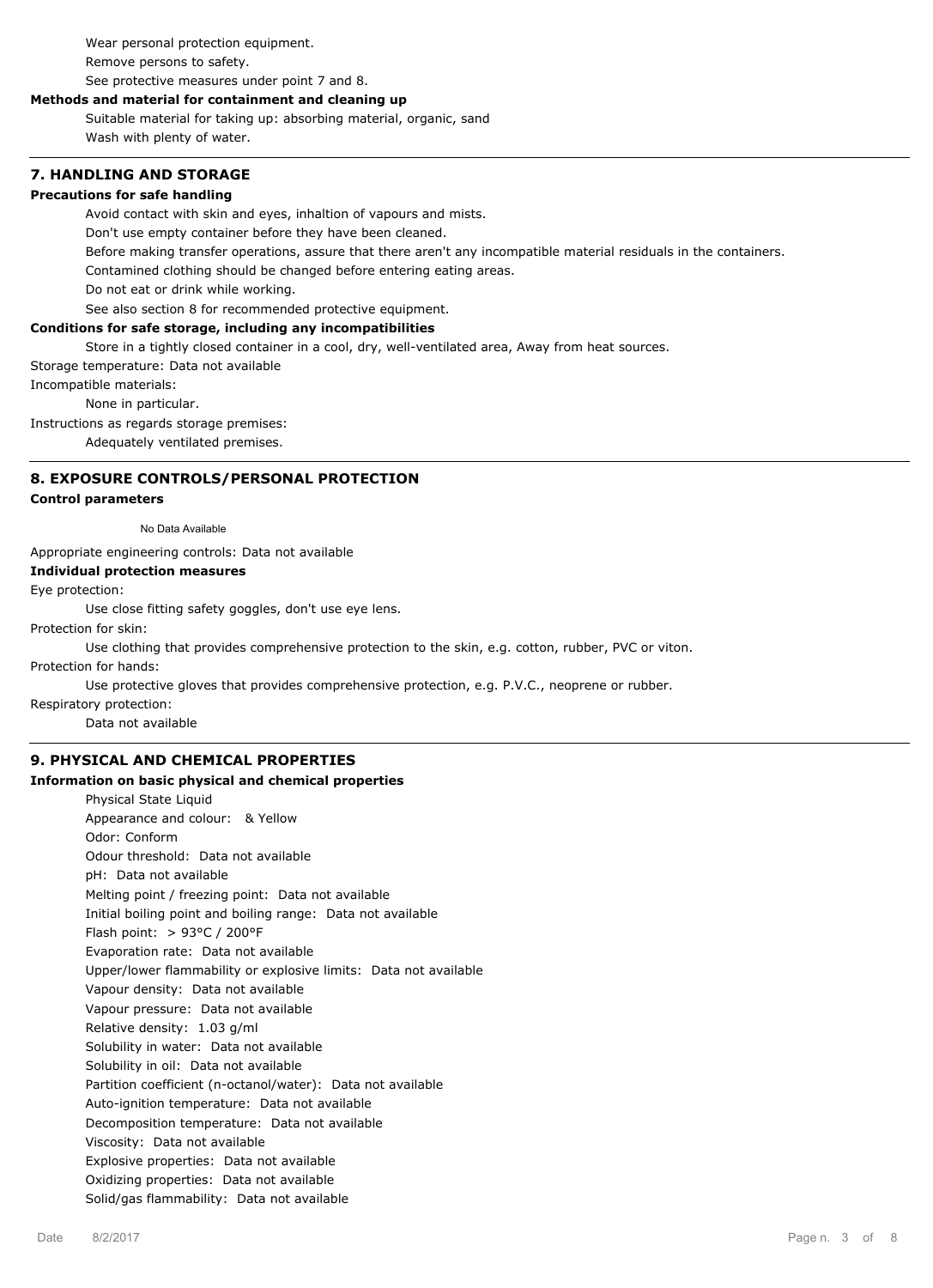Specific Gravity @20°C = 1.0340 Refractive Index =  $1.4811$ 

#### **Other information**

Substance Groups relevant properties Data not available Miscibility: Data not available Fat Solubility: Data not available Conductivity: Data not available

**10. STABILITY AND REACTIVITY**

## **Reactivity**

Stable under normal conditions

#### **Chemical stability**

Data not Available.

#### **Possibility of hazardous reactions**

None.

## **Conditions to avoid**

Stable under normal conditions.

#### **Incompatible materials**

None in particular.

#### **Hazardous decomposition products**

None.

## **11. TOXICOLOGICAL INFORMATION**

## **Information on toxicological effects**

#### **Toxicological information of the mixture:**

There is no toxicological data available on the mixture. Consider the individual concentration of each component to assess toxicological effects resulting from exposure to the mixture.

| Toxicological information on main components of the mixture: |                              |  |
|--------------------------------------------------------------|------------------------------|--|
| CEDROL                                                       | LD50 Skin Rabbit > 5g/kg     |  |
|                                                              |                              |  |
| VETIVEROL                                                    | LD50 Oral Rat $>$ 5g/kg      |  |
|                                                              | LD50 Skin Rabbit > 5g/kg     |  |
|                                                              |                              |  |
| VANILLIN                                                     | LD50 Oral Rat = $1580$ mg/kg |  |
|                                                              | LD50 Skin Rabbit > 5010mg/kg |  |
|                                                              |                              |  |

#### **If not differently specified, the information required in the regulation and listed below must be considered as N.A.**

- a) acute toxicity
- b) skin corrosion/irritation
- c) serious eye damage/irritation
- d) respiratory or skin sensitisation
- e) germ cell mutagenicity
- f) carcinogenicity
- g) reproductive toxicity
- h) STOT-single exposure
- i) STOT-repeated exposure
- j) aspiration hazard

#### **Substance(s) listed on the IARC Monographs:**

None

## **Substance(s) listed as OSHA Carcinogen(s):**

None

#### **Substance(s) listed as NIOSH Carcinogen(s):**

None

## **Substance(s) listed on the NTP report on Carcinogens:**

None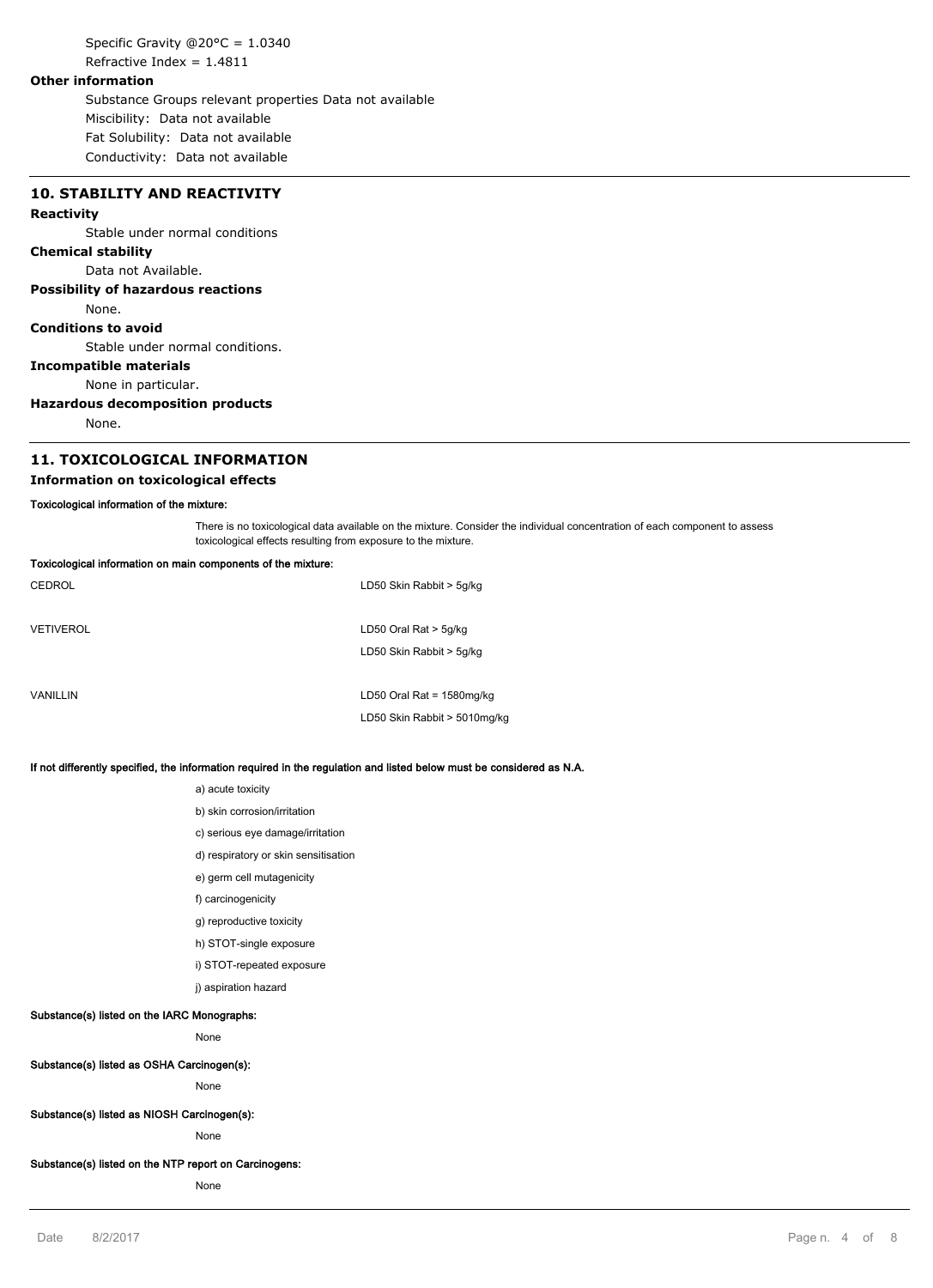## **12. ECOLOGICAL INFORMATION**

#### **Toxicity**

Adopt good working practices, so that the product is not released into the environment. Eco-Toxicological Information:

| List of Eco-Toxicological properties of the components |               |                                      |                                                                 |
|--------------------------------------------------------|---------------|--------------------------------------|-----------------------------------------------------------------|
| Quantity                                               | Component     | Ident. Numb.                         | <b>Ecotox Data</b>                                              |
| 10-20 $%$                                              | ALPHA-CEDRENE | CAS: 469-61-4 -<br>EINECS: 207-418-4 | EC50 Daphnia 0.04400mg/L 48 Hr                                  |
| $0.1 - 1 \%$                                           | VANILLIN      | CAS: 121-33-5 -<br>EINECS: 204-465-2 | EC50 Daphnia Daphnia magna= 180mg/L 24 Hr                       |
|                                                        |               |                                      | LC50 Fish Pimephales promelas= 53mg/L 96 Hr flow-through 53-61. |

#### **Persistence and degradability**

Data not available

#### **Bioaccumulative potential**

Data not available

#### **Mobility in soil**

Data not available

#### **Other adverse effects**

Data not available

## **13. DISPOSAL CONSIDERATIONS**

#### **Waste treatment methods**

Any disposal practice must be in compliance with local, state and federal laws and regulations (contact local or state environmental agency for specific rules). Do not dump into sewers, any body of water or onto the ground.

Recover, if possible. Send to authorised disposal plants or for incineration under controlled conditions. In so doing, comply with the local and national regulations currently in force.

### **14. TRANSPORT INFORMATION**

## **UN number**

ADR-UN number: 3082 DOT-UN Number: N/A IATA-Un number: 3082 IMDG-Un number: 3082

#### **UN proper shipping name**

ADR-Shipping Name: ENVIRONMENTALLY HAZARDOUS SUBSTANCE, LIQUID, N.O.S. (ALPHA-CEDRENE - BETA.-CEDRENE) DOT Proper Shipping Name: N/A

IATA-Technical name: ENVIRONMENTALLY HAZARDOUS SUBSTANCE, LIQUID, N.O.S. (ALPHA-CEDRENE - BETA.-CEDRENE) IMDG Technical Name: ENVIRONMENTALLY HAZARDOUS SUBSTANCE, LIQUID, N.O.S. (ALPHA-CEDRENE - BETA.-CEDRENE)

## **Transport hazard class(es)**

ADR-Class: 9

DOT Hazard Class: N/A IATA-Class: 9

IMDG-Class: 9

#### **Packing group**

ADR-Packing Group: III ADR exempt: N/A IATA-Packing group: III IMDG-Packing group: III

#### **Environmental hazards**

Marine pollutant: Yes

Environmental Pollutant: Data not available

### **Transport in bulk according to Annex II of MARPOL73/78 and the IBC Code**

Data not available

#### **Special precautions**

Department of Transportation (DOT): DOT-Special Provision(s): N/A DOT Label(s): N/A DOT Symbol: N/A DOT Cargo Aircraft: N/A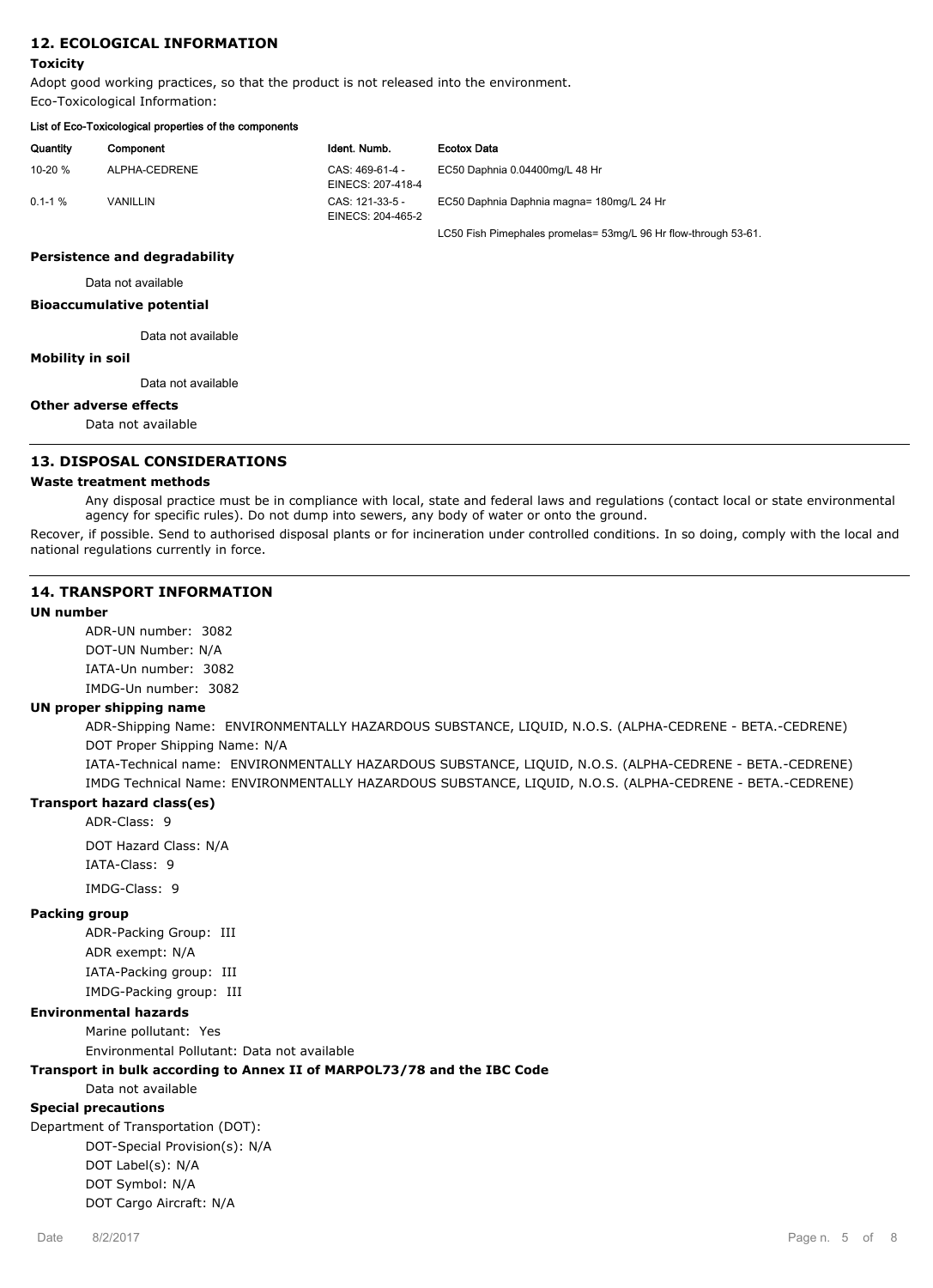DOT Passenger Aircraft: N/A DOT Bulk: N/A DOT Non-Bulk: N/A Road and Rail (ADR-RID): ADR exempt: No ADR-Label: 9 ADR - Hazard identification number: 90 ADR Tunnel Restriction Code: (E) Air (IATA): IATA-Passenger Aircraft: 964 IATA-Cargo Aircraft: 964 IATA-Label: 9 IATA-Subrisk: - IATA-Erg: 9L IATA-Special Provisions: A97 A158 A197 Sea (IMDG): IMDG-Stowage Code: Category A IMDG-Stowage Note: - IMDG-Subrisk: - IMDG-Special Provisions: 274 335 IMDG-Page: N/A IMDG-Label: N/A IMDG-EMS: F-A, S-F IMDG-MFAG: N/A

#### **15. REGULATORY INFORMATION**

#### **USA - Federal regulations**

#### **TSCA - Toxic Substances Control Act**

#### **TSCA inventory:**

|                                | List of substances included in the TSCA inventory:<br>List of substances not included in the TSCA inventory: |                   | ALPHA-CEDRENE; CEDROL; BETA.-CEDRENE;<br>BETA-CARYOPHYLLENE; VANILLIN |  |
|--------------------------------|--------------------------------------------------------------------------------------------------------------|-------------------|-----------------------------------------------------------------------|--|
|                                |                                                                                                              |                   | <b>VETIVEROL</b>                                                      |  |
| <b>TSCA listed substances:</b> |                                                                                                              |                   |                                                                       |  |
|                                | ALPHA-CEDRENE                                                                                                | is listed in TSCA | 8B                                                                    |  |
|                                | CEDROL                                                                                                       | is listed in TSCA | 8B                                                                    |  |
|                                | BETA.-CEDRENE                                                                                                | is listed in TSCA | 8B                                                                    |  |
|                                | BETA-CARYOPHYLLENE                                                                                           | is listed in TSCA | 8B                                                                    |  |
|                                | VANILLIN                                                                                                     | is listed in TSCA | 8B, 8A, 8D                                                            |  |

#### **SARA - Superfund Amendments and Reauthorization Act**

**Section 302 - Extremely Hazardous Substances:**

#### no substances listed

#### **Section 304 - Hazardous substances:**

no substances listed

### **Section 313 - Toxic chemical list:**

no substances listed

## **CERCLA - Comprehensive Environmental Response, Compensation, and Liability Act**

#### **Substance(s) listed under CERCLA:**

no substances listed

## **CAA - Clean Air Act**

#### **CAA listed substances:**

no substances listed

## **CWA - Clean Water Act**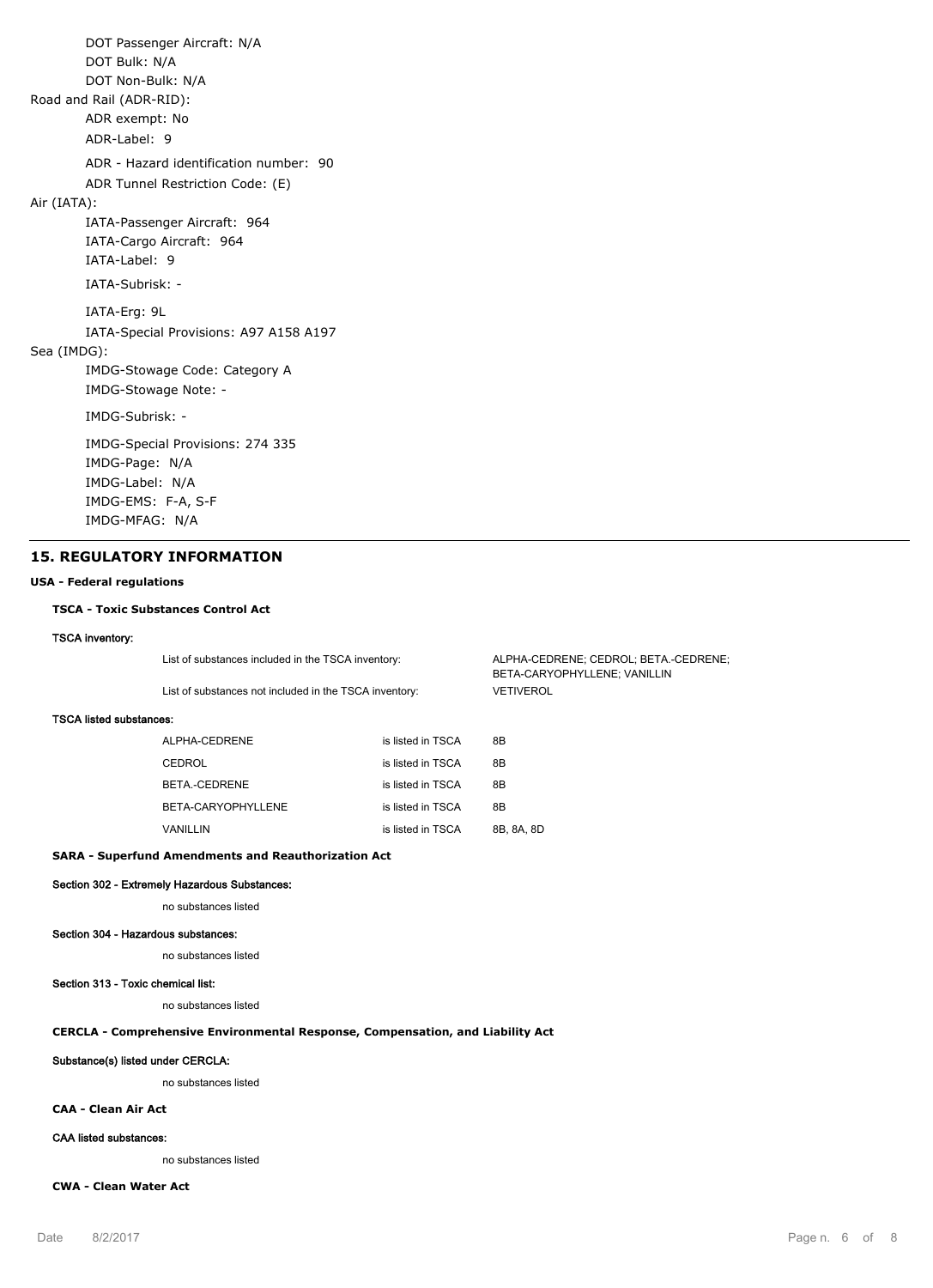#### **CWA listed substances:**

no substances listed

#### **USA - State specific regulations**

**California Proposition 65**

#### **Substance(s) listed under California Proposition 65:**

no substances listed

#### **Massachusetts Right to know**

#### **Substance(s) listed under Massachusetts Right to know:**

no substances listed

#### **Pennsylvania Right to know**

#### **Substance(s) listed under Pennsylvania Right to know:**

no substances listed

#### **New Jersey Right to know**

#### **Substance(s) listed under New Jersey Right to know:**

no substances listed

## **16. OTHER INFORMATION**

| Code             | Description                                           |
|------------------|-------------------------------------------------------|
| H <sub>227</sub> | Combustible liquid                                    |
| H304             | May be fatal if swallowed and enters airways.         |
| H315             | Causes skin irritation.                               |
| H317             | May cause an allergic skin reaction.                  |
| H <sub>319</sub> | Causes serious eye irritation.                        |
| H400             | Very toxic to aquatic life.                           |
| H401             | Toxic to aquatic life                                 |
| H410             | Very toxic to aquatic life with long lasting effects. |
| H411             | Toxic to aquatic life with long lasting effects.      |

Safety Data Sheet dated: 8/2/2017 - version 2

The information contained herein is based on our state of knowledge at the above-specified date. It refers solely to the product indicated and constitutes no guarantee of particular quality. The information relates only to the specific material and may not be valid for such material used in combination with any other material or in any process.

This document was prepared by a competent person who has received appropriate training.

It is the duty of the user to ensure that this information is appropriate and complete with respect to the specific use intended.

This MSDS cancels and replaces any preceding release.

#### **Additional classification information**



HMIS Health: 0 = Minimal Hazard HMIS Flammability: 1 = SLIGHT HMIS Reactivity: 0 = Minimal Hazard HMIS P.P.E.: B = Safety Glasses + Gloves NFPA Health: 0 = No hazard. NFPA Flammability:  $1 =$  Must be preheated before ignition can occur. NFPA Reactivity: 0 = Stable. NFPA Special Risk: NONE OSHA Flammability: Combustible liquid - Class IIIB

#### **Legend to abbreviations and acronyms used in the safety data sheet:**

ADR: European Agreement concerning the International Carriage of Dangerous Goods by Road.

RID: Regulation Concerning the International Transport of Dangerous Goods by Rail.

IMDG: International Maritime Code for Dangerous Goods.

IATA: International Air Transport Association.